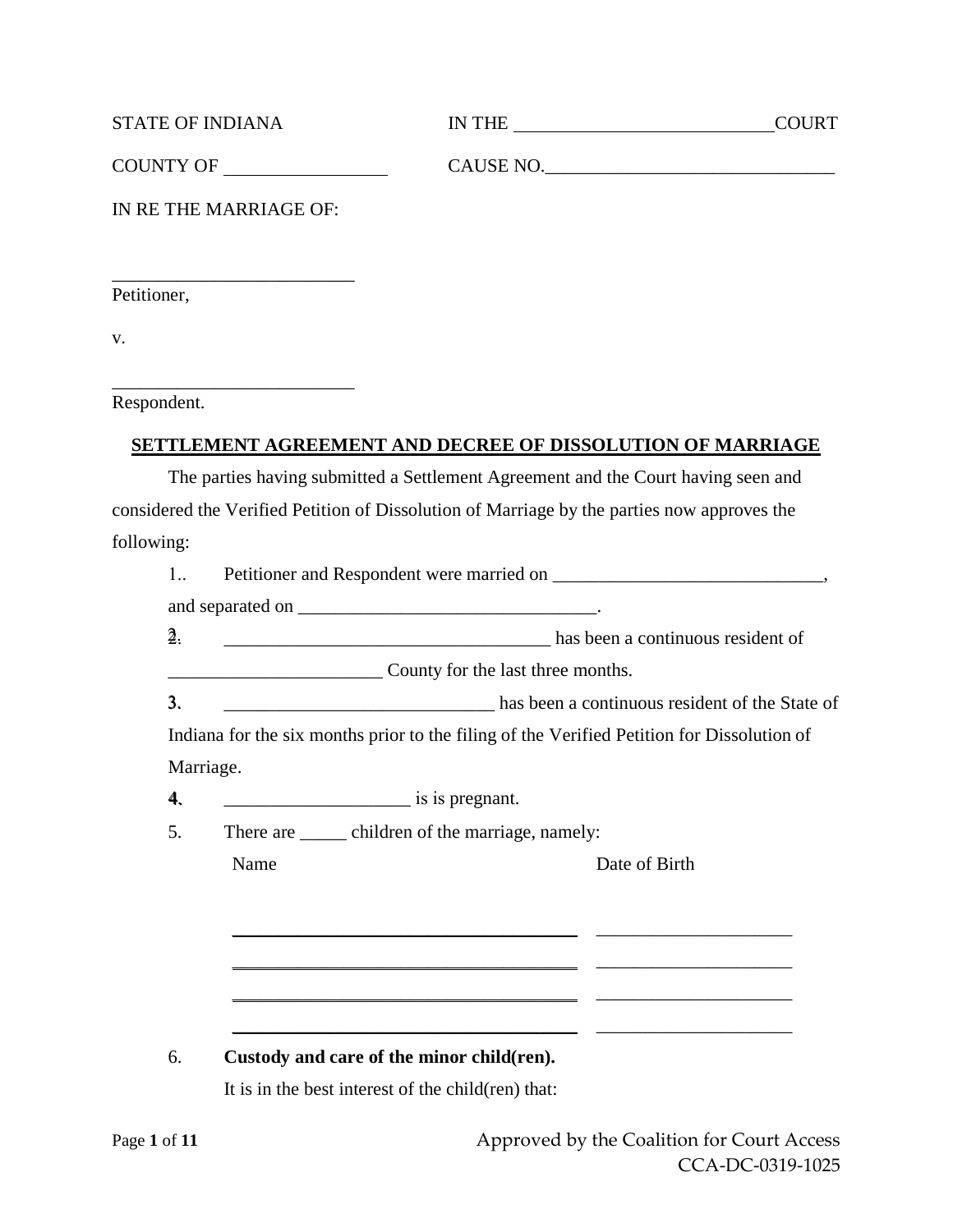- $\Box$  The parties shall have joint legal custody over the minor child(ren) with Petitioner being the primary custodial parent.
- $\Box$  The parties shall have joint legal custody over the minor child(ren) with Respondent being the primary custodial parent.
- $\Box$  Petitioner shall have sole legal custody of the minor child(ren) and shall be the primary custodial parent.
- $\Box$  Respondent shall have sole legal custody of the minor child(ren) and shall be the primary custodial parent.

\_\_\_\_\_\_\_\_\_\_\_\_\_\_\_\_\_\_\_\_\_\_\_\_\_\_\_\_\_\_\_\_\_\_\_\_\_\_\_\_\_\_\_\_\_\_\_\_\_\_\_\_\_\_\_\_\_\_\_\_ \_\_\_\_\_\_\_\_\_\_\_\_\_\_\_\_\_\_\_\_\_\_\_\_\_\_\_\_\_\_\_\_\_\_\_\_\_\_\_\_\_\_\_\_\_\_\_\_\_\_\_\_\_\_\_\_\_\_\_\_ \_\_\_\_\_\_\_\_\_\_\_\_\_\_\_\_\_\_\_\_\_\_\_\_\_\_\_\_\_\_\_\_\_\_\_\_\_\_\_\_\_\_\_\_\_\_\_\_\_\_\_\_\_\_\_\_\_\_\_\_ \_\_\_\_\_\_\_\_\_\_\_\_\_\_\_\_\_\_\_\_\_\_\_\_\_\_\_\_\_\_\_\_\_\_\_\_\_\_\_\_\_\_\_\_\_\_\_\_\_\_\_\_\_\_\_\_\_\_\_\_ \_\_\_\_\_\_\_\_\_\_\_\_\_\_\_\_\_\_\_\_\_\_\_\_\_\_\_\_\_\_\_\_\_\_\_\_\_\_\_\_\_\_\_\_\_\_\_\_\_\_\_\_\_\_\_\_\_\_\_\_ \_\_\_\_\_\_\_\_\_\_\_\_\_\_\_\_\_\_\_\_\_\_\_\_\_\_\_\_\_\_\_\_\_\_\_\_\_\_\_\_\_\_\_\_\_\_\_\_\_\_\_\_\_\_\_\_\_\_\_\_

 $\Box$  Other, as described below:

# 7. **Parenting Time**

Parenting time with the minor child(ren) shall be as follows:

- ☐ Petitioner shall have parenting time with the minor child(ren), at a
- ☐ Respondent minimum, as set out by the Parenting Time Guidelines
- ☐ Other The parties agree that it is in the best interests of the minor child(ren) to follow a parenting time schedule that does NOT follow the Indiana Parenting Time Guidelines. Parenting time with the minor child(ren), shall be as follows: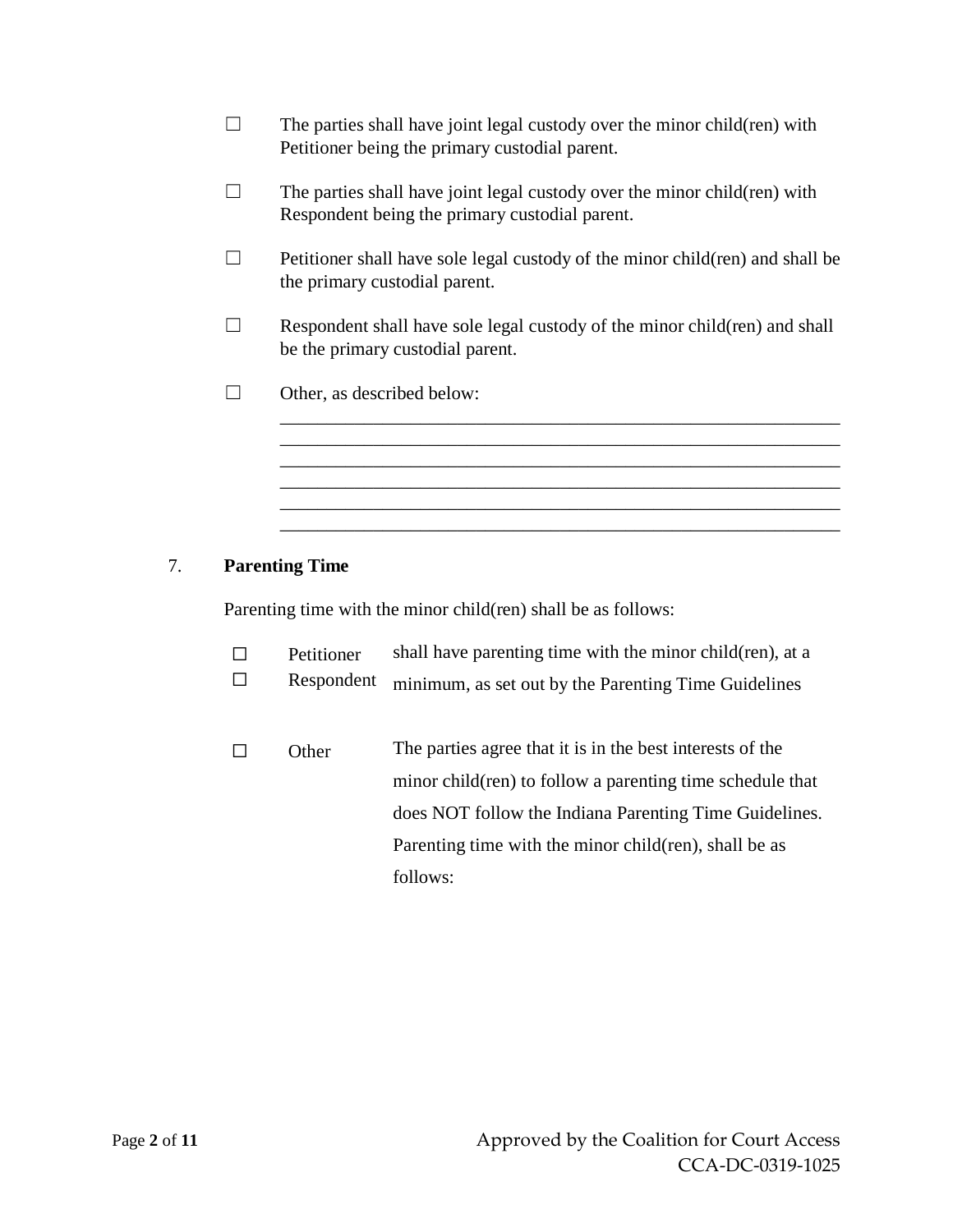# 8. **Child Support**

|  | Petitioner | will pay child support in the amount of \$_                 |  |
|--|------------|-------------------------------------------------------------|--|
|  | Respondent | per week as shown by the attached child support             |  |
|  |            | worksheet, beginning on the first Friday following the      |  |
|  |            | date of the Decree. All support payments shall be made      |  |
|  |            | through the County Clerk's Office (cash payments only)      |  |
|  |            | or the State Central Collection Unity PO Box 7130,          |  |
|  |            | Indianapolis, Indiana 46207-7130 (any payments other        |  |
|  |            | than cash). The court shall issue an immediately activated  |  |
|  |            | Income Withholding Order pursuant to IC 31-16-15 to         |  |
|  |            | any employer or income provider of the child support        |  |
|  |            | Obligor.                                                    |  |
|  |            |                                                             |  |
|  | Petitioner | shall be responsible for all controlled expenses related to |  |
|  | Respondent | the upbringing of the minor child(ren). (For use only in    |  |
|  |            | cases when parenting time is equally shared).               |  |
|  |            |                                                             |  |
|  | Petitioner | of                                                          |  |
|  | Respondent | annual uninsured health and medical, dental, optical,       |  |
|  |            | hospital and prescription expenses for the minor            |  |
|  |            | child(ren). Thereafter, Petitioner shall be responsible for |  |
|  |            | % of annual uninsured medical expenses for the              |  |
|  |            | minor child(ren), and Respondent shall be responsible for   |  |
|  |            | _% of annual uninsured medical expenses for                 |  |
|  |            | the minor child(ren).                                       |  |
|  |            |                                                             |  |
|  | Petitioner | will be responsible to pay a child support arrearage in the |  |

☐ Respondent amount of \$\_\_\_\_\_\_\_\_\_\_\_\_\_\_\_ which has accrued during the pendency of this proceeding. Such arrearage shall be paid in the periodic amount of \$\_\_\_\_\_\_\_\_\_\_\_\_\_\_\_\_ per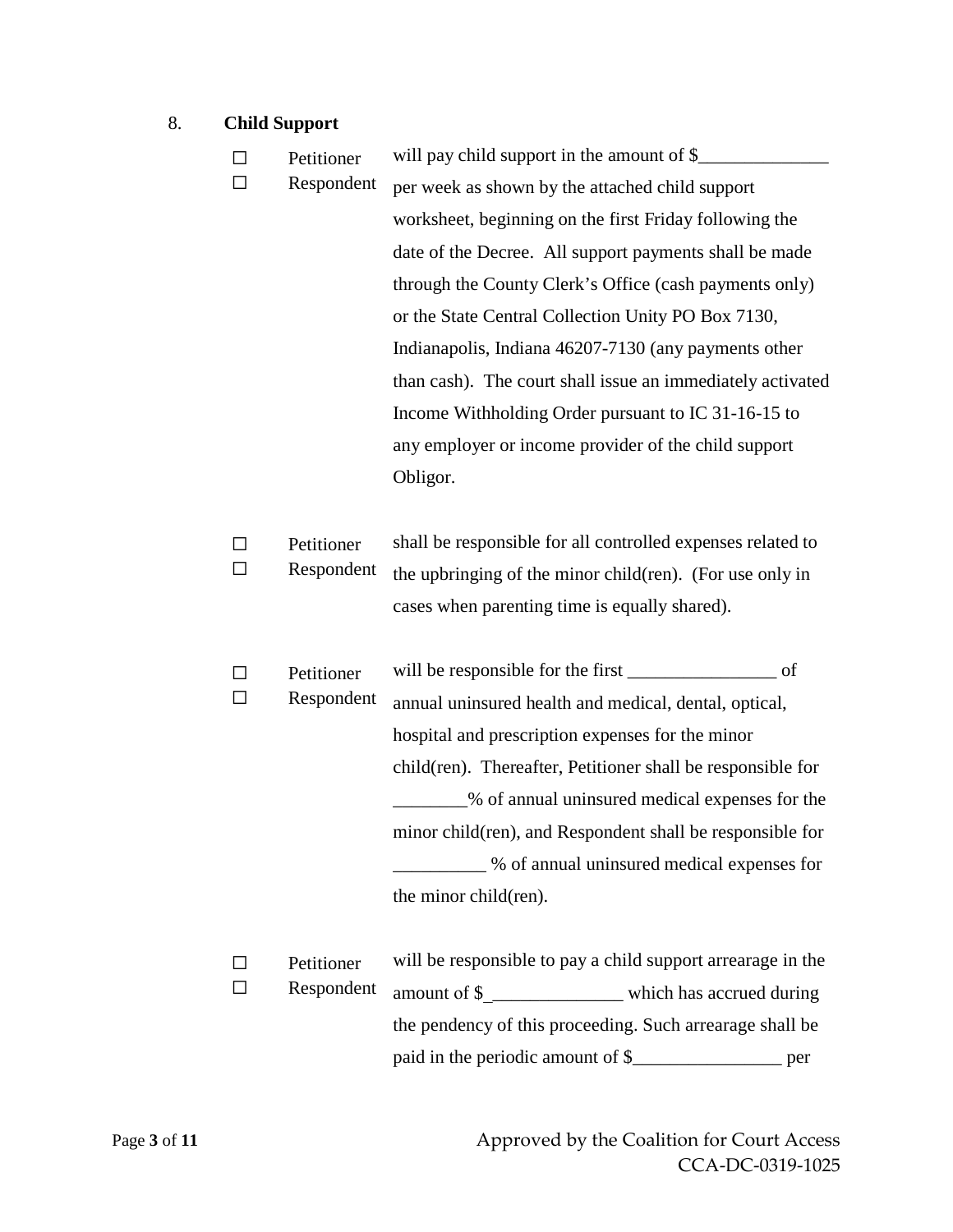week in addition to the current support rendered above, until such arrearage has been satisfied.

#### 9. **Health insurance**

The provisions for health insurance maintenance shall be as follows:

- ☐ Petitioner ☐ Respondent shall maintain medical, dental and optical insurance as available through employment, or Health Insurance Marketplace, or by government provided insurance for the minor child(ren).
- ☐ Other Health insurance is not available to either parent at a reasonable cost, therefore, neither party is ordered to provide health insurance at this time. In the event that health insurance for the children becomes available at a reasonable cost to one or both of the parties, the party to whom such coverage is available shall obtain coverage for the children within a reasonable time after such coverage becomes available.

### 10. **Taxes**

The arrangement for claiming the tax credits, exemptions and deductions for the minor children shall be as follows:

- ☐ Petitioner ☐ Respondent shall be entitled to claim the minor child(ren) for federal, state, and local income tax purposes on an annual basis. The parties shall cooperate to sign all necessary documents that will allow the party claiming the exemptions to do so.
- □ Other Petitioner and Respondent shall each be entitled to claim the minor child(ren) for federal, state, and local income tax purposes in alternating years.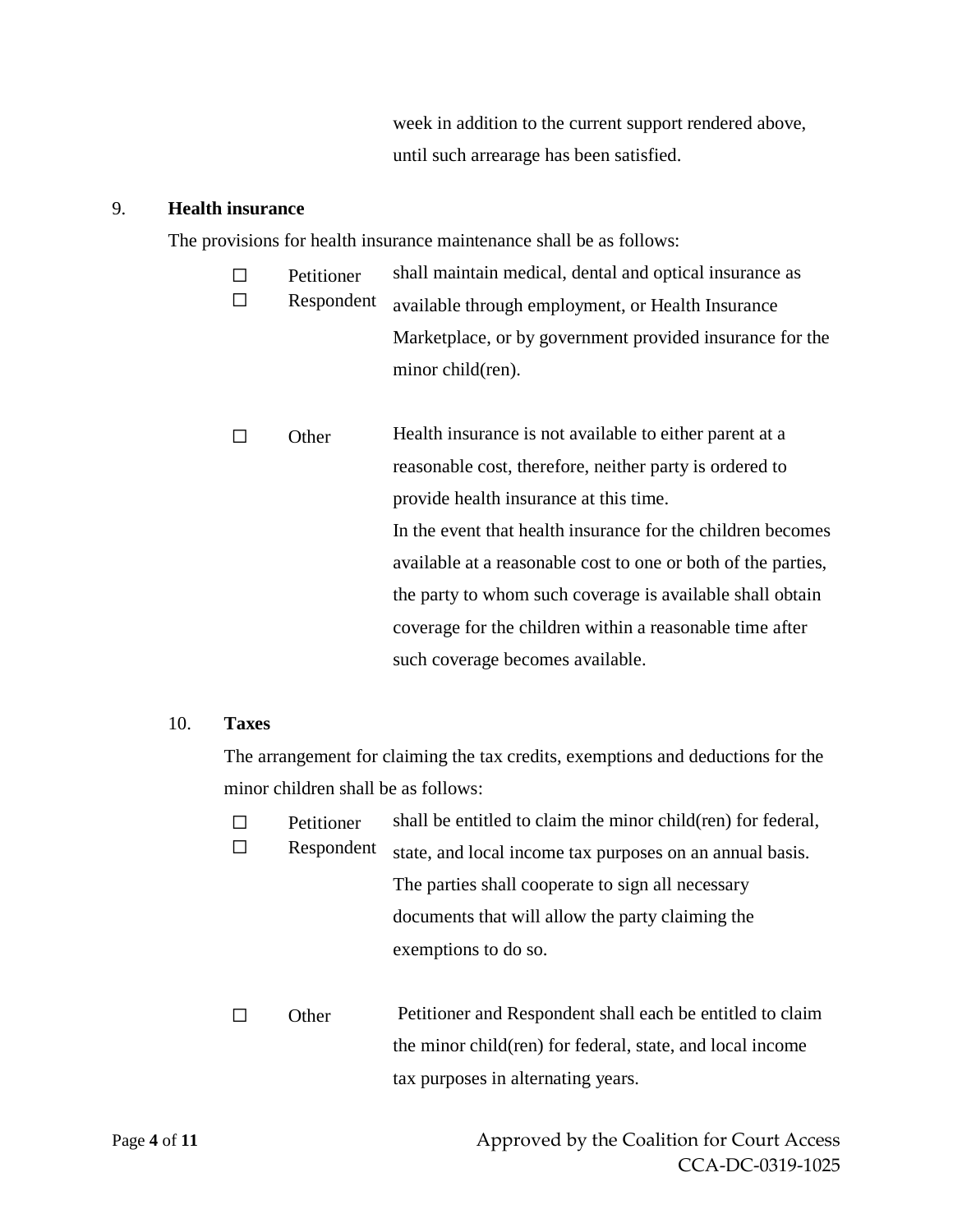Petitioner shall be entitled to claim the minor child(ren) in the year \_\_\_\_\_\_\_\_\_, and every \_\_\_\_\_\_\_\_\_\_\_ year thereafter. Respondent shall be entitled to claim the minor child(ren) in the year \_\_\_\_\_\_\_\_\_, and every \_\_\_\_\_\_\_\_\_\_\_ year thereafter. The parties shall cooperate to sign all necessary documents that will allow the party claiming the exemption to do so.

### 11. **Joint debt.**

The division of jointly held debts shall be as follows:

 $\Box$  The parties have no outstanding debts for which they are responsible

 $\Box$  Petitioner will be solely responsible for the following debts and shall hold Respondent harmless from liability, expenses, attorney's fees, and loss which may be incurred by Respondent arising out of Petitioner's failure to pay such debts.

| <b>Name of Creditor</b>                                                                   | <b>Amount of Debt</b>                                                                                                                                   |
|-------------------------------------------------------------------------------------------|---------------------------------------------------------------------------------------------------------------------------------------------------------|
|                                                                                           | ______________________________<br><u> 1980 - Johann Barbara, martin amerikan basar dan berasal dalam basar dalam basar dalam basar dalam basar dala</u> |
|                                                                                           | Respondent will be solely responsible for the following debts and shall hold                                                                            |
| incurred by Petitioner arising out of Respondent's failure to pay such debts.             | Petitioner harmless from liability, expense, attorney's fees, and loss which may be                                                                     |
| <b>Name of Creditor</b>                                                                   | <b>Amount of Debt</b>                                                                                                                                   |
| the control of the control of the control of the control of the control of the control of |                                                                                                                                                         |
|                                                                                           |                                                                                                                                                         |

Page 5 of 11 Approved by the Coalition for Court Access CCA-DC-0319-1025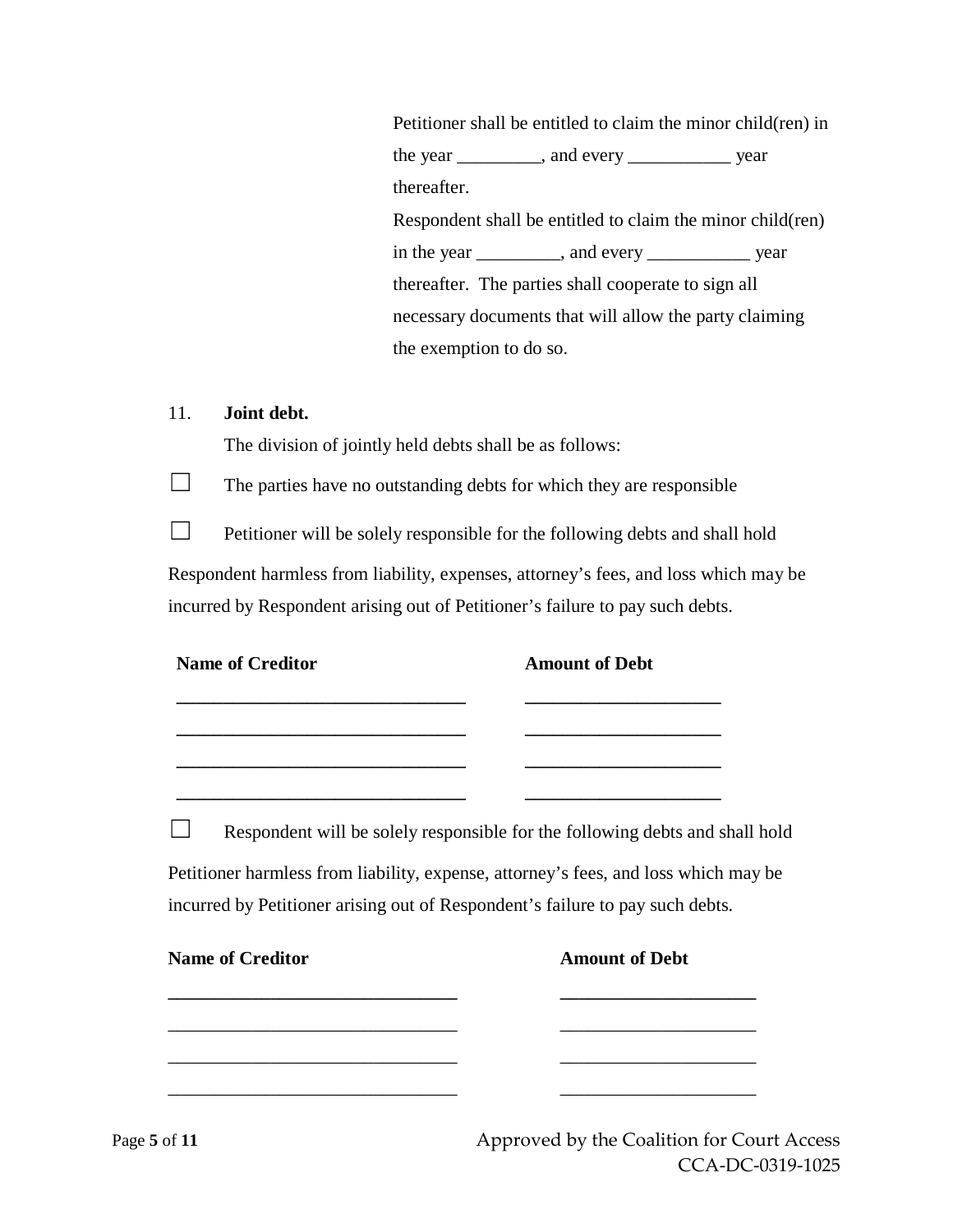### 12. **Individual debt.**

The individual debt division shall be as follows:

Debts held in Petitioner's name only:

☐ Petitioner shall be solely responsible for all debts held in **his/her** individual name, and all debts incurred by **him/her** in **his/her** name since the date of final separation. Petitioner agrees to hold Respondent harmless from liability, expense, attorney's fees, and loss which may be incurred by Respondent, arising out of Petitioner's failure to pay such debts.

☐ Other:

Debts held in Respondent's name only:

☐ Respondent shall be solely responsible for all debts held in **his/her** individual name, and all debts incurred by **him/her** in **his/her** name since the date of final separation. Respondent agrees to hold Petitioner harmless from liability, expense, attorney's fees, and loss which may be incurred by Petitioner, arising out of Respondent's failure to pay such debts.

☐ Other: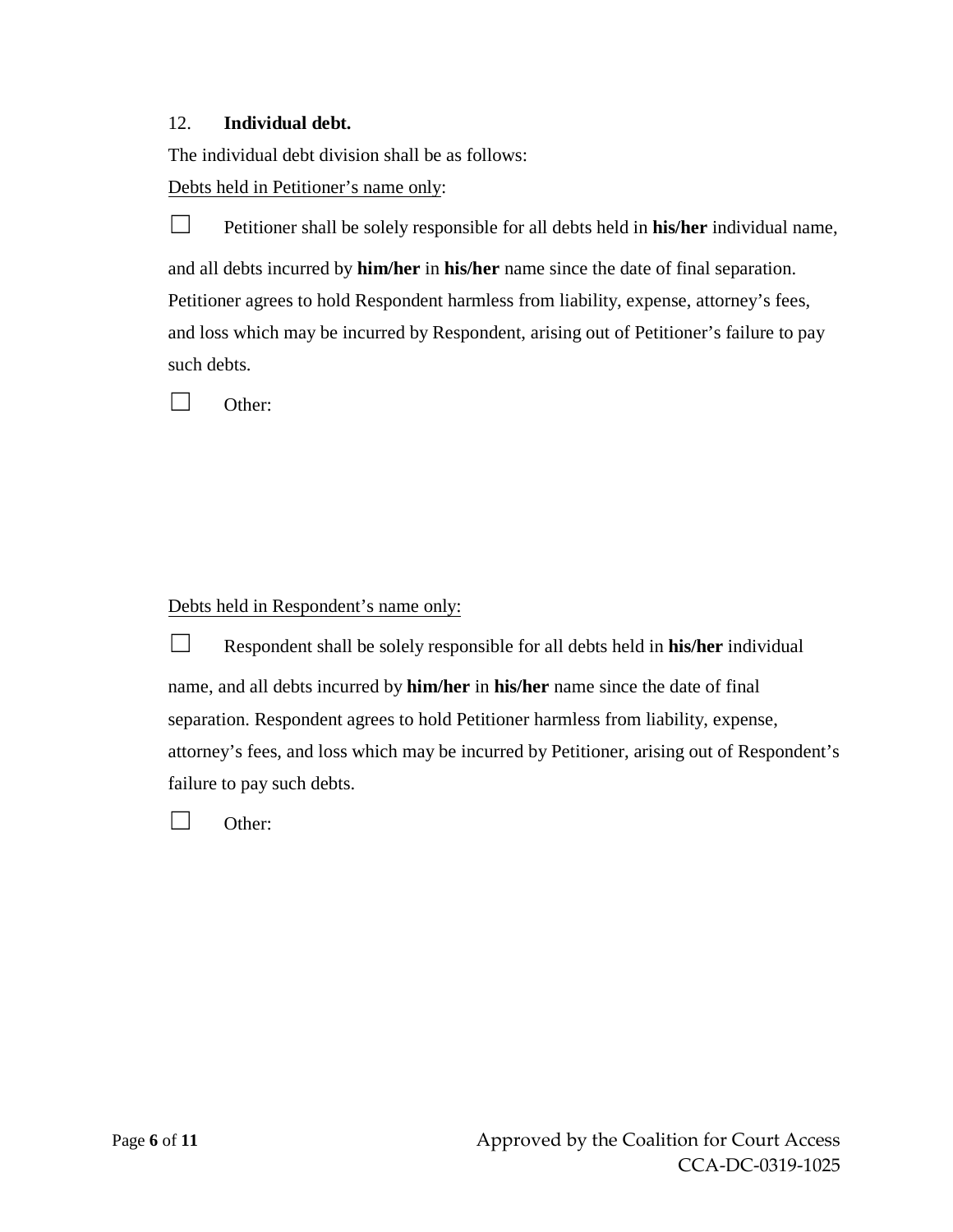### 13. **Vehicles**

The vehicle division shall be as follows:

 $\Box$  There are no vehicles to divide.

 $\Box$  Petitioner shall have possession of the following vehicle(s), and Respondent shall execute all documents necessary to transfer title of said vehicles within a reasonable time following the date of this Order:

\_\_\_\_\_\_\_\_\_\_\_\_\_\_\_\_\_\_\_\_\_\_\_\_\_\_\_\_\_\_\_\_\_\_\_\_\_\_\_\_\_\_\_\_\_\_\_\_\_\_\_\_\_\_\_\_\_\_\_\_\_\_\_\_\_\_\_\_\_\_\_\_

\_\_\_\_\_\_\_\_\_\_\_\_\_\_\_\_\_\_\_\_\_\_\_\_\_\_\_\_\_\_\_\_\_\_\_\_\_\_\_\_\_\_\_\_\_\_\_\_\_\_\_\_\_\_\_\_\_\_\_\_\_\_\_\_\_\_\_\_\_\_\_\_

*(Vehicle #1, Make, Model and Year)* 

*(Vehicle #2, Make, Model and Year)* 

 $\Box$  Respondent shall have possession of the following vehicle(s), and Petitioner shall execute all documents necessary to transfer title of said vehicles within a reasonable time following the date of this Order:

\_\_\_\_\_\_\_\_\_\_\_\_\_\_\_\_\_\_\_\_\_\_\_\_\_\_\_\_\_\_\_\_\_\_\_\_\_\_\_\_\_\_\_\_\_\_\_\_\_\_\_\_\_\_\_\_\_\_\_\_\_\_\_\_\_\_\_\_\_\_\_\_

\_\_\_\_\_\_\_\_\_\_\_\_\_\_\_\_\_\_\_\_\_\_\_\_\_\_\_\_\_\_\_\_\_\_\_\_\_\_\_\_\_\_\_\_\_\_\_\_\_\_\_\_\_\_\_\_\_\_\_\_\_\_\_\_\_\_\_\_\_\_\_\_

*(Vehicle #1, Make, Model and Year)* 

*(Vehicle #2, Make, Model and Year)* 



 $\Box$  All outstanding debts related to the above listed vehicles has been allocated in

paragraph number 11 or 12 of this Decree.

### 14. **Personal property.**

The parties' personal property division shall be as follows:



 $\Box$  The parties have divided all items of personal property.

 $\Box$  Petitioner shall have sole possession of the following items of personal property: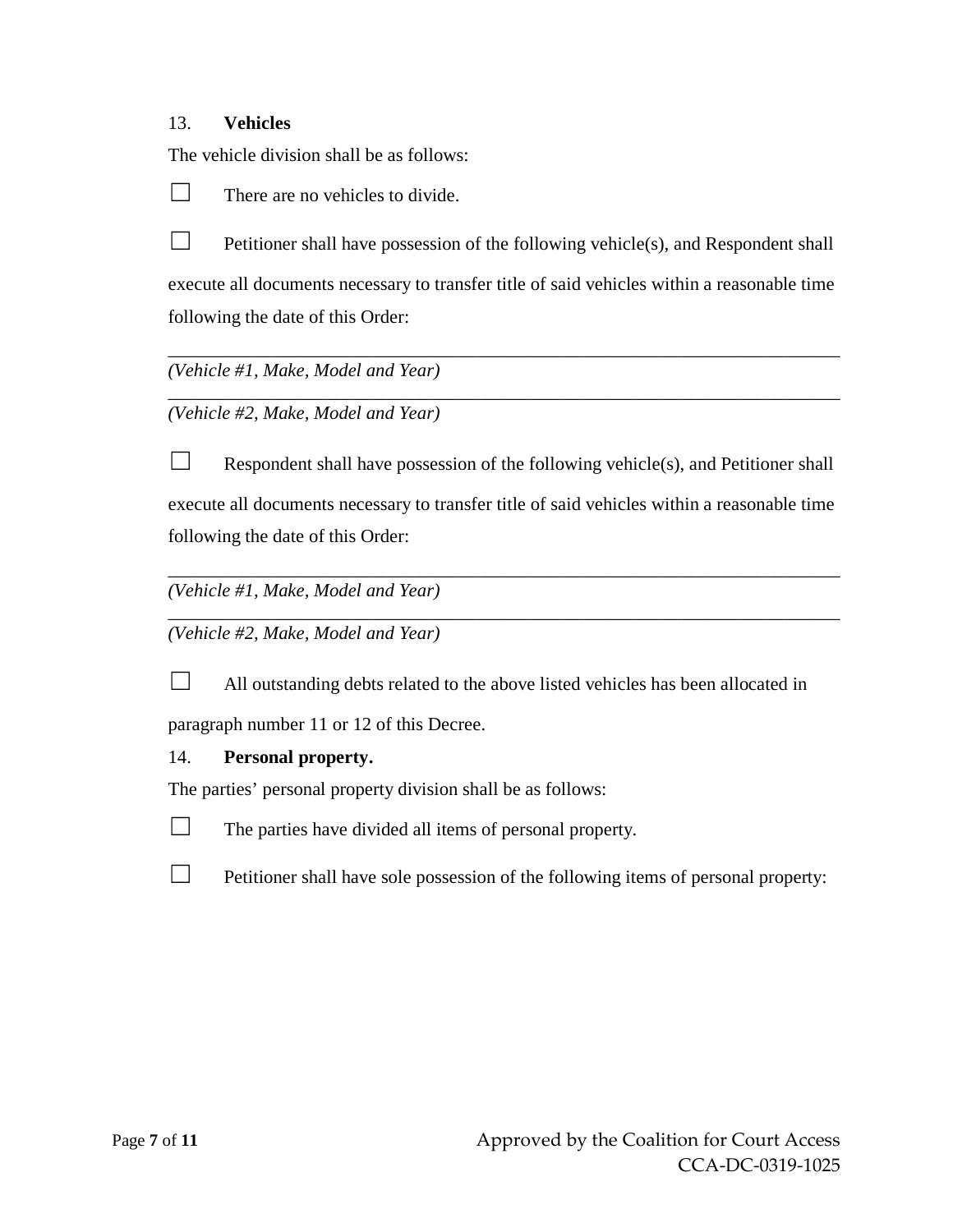□ Respondent shall have sole possession of the following items of personal property:

\_\_\_\_\_\_\_\_\_\_\_\_\_\_\_\_\_\_\_\_\_\_\_\_\_\_\_\_\_\_\_\_\_\_\_\_\_\_\_\_\_\_\_\_\_\_\_\_\_\_\_\_\_\_\_\_\_\_\_\_\_\_\_\_\_\_\_\_\_\_\_.

## 15. **Marital Residence.**

The parties are owners of real estate located at:

| Petitioner<br>Respondent | shall retain or take possession and shall become the sole<br>owner of said real estate.                                                                                                                                                                                                                                                                                                                                                                                           |
|--------------------------|-----------------------------------------------------------------------------------------------------------------------------------------------------------------------------------------------------------------------------------------------------------------------------------------------------------------------------------------------------------------------------------------------------------------------------------------------------------------------------------|
| Petitioner<br>Respondent | Shall vacate the marital residence by:                                                                                                                                                                                                                                                                                                                                                                                                                                            |
| Petitioner<br>Respondent | Shall be responsible for all payments related to property<br>taxes and homeowners insurance and shall receive the<br>deductions for mortgage interest and taxes.                                                                                                                                                                                                                                                                                                                  |
| Petitioner<br>Respondent | Shall transfer, by Quitclaim Deed, his/her interest in said<br>real estate to the party retaining possession of the marital<br>residence by:                                                                                                                                                                                                                                                                                                                                      |
| Petitioner<br>Respondent | Agrees to refinance the mortgage debt related to the<br>marital residence and make a good faith effort to obtain a<br>release of the other party on said debt on the earliest<br>possible date. Upon release of the other party from<br>mortgage debt, the other party shall transfer, by<br>Quitclaim Deed, his/her interest in said real estate. The<br>party assuming responsibility for mortgage agrees to hold<br>the other party harmless from liability, expense, attorney |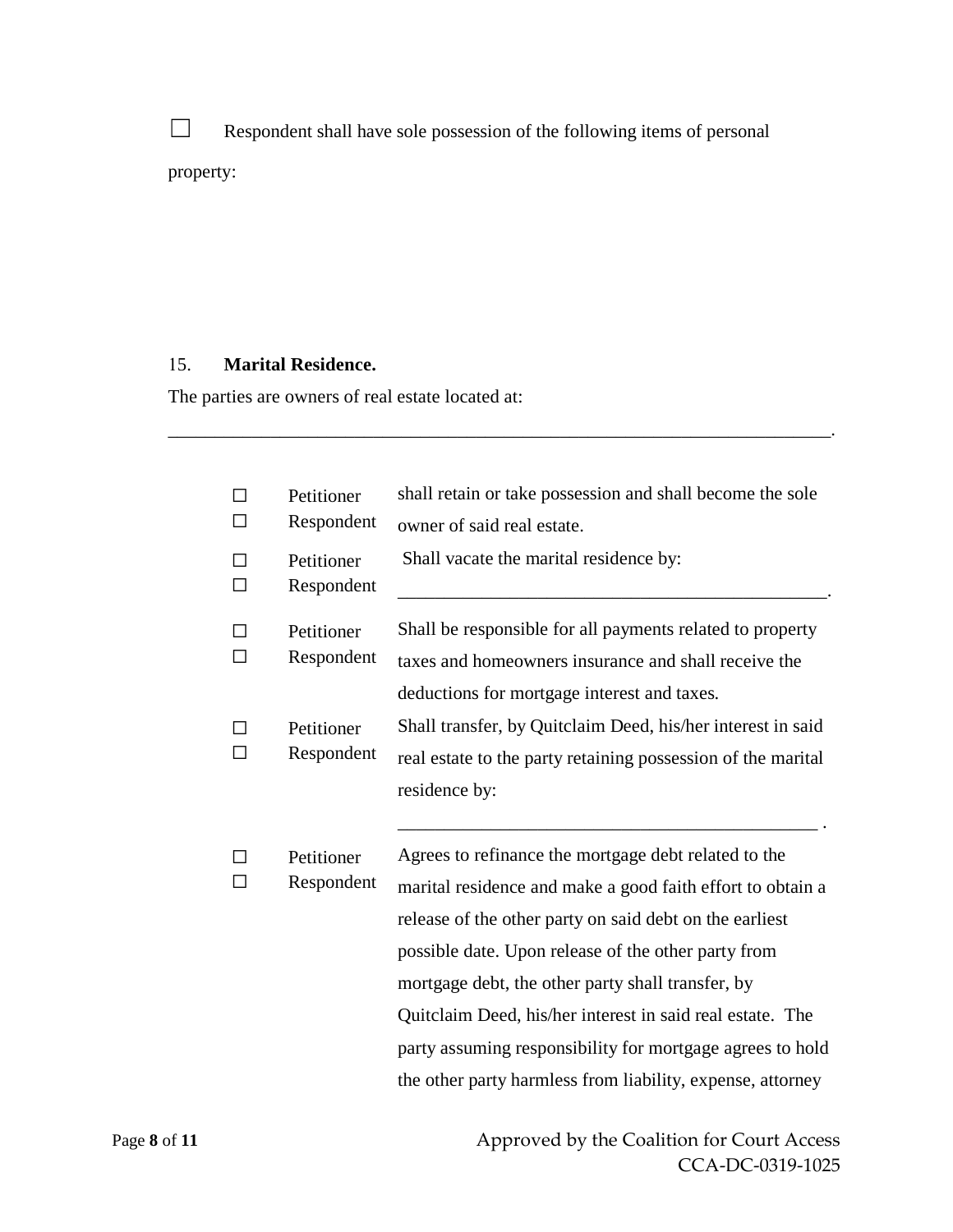|             | $\Box$       | Other                             | fees, loss or damages which may be a result of a failure to<br>make payments on said mortgage debt.<br><u> 1989 - Johann Stoff, amerikansk politiker (d. 1989)</u>                                                                                                                                                                            |
|-------------|--------------|-----------------------------------|-----------------------------------------------------------------------------------------------------------------------------------------------------------------------------------------------------------------------------------------------------------------------------------------------------------------------------------------------|
|             |              |                                   | <u> 1989 - Johann Barbara, margaret eta idazlea (h. 1989).</u><br>The parties are jointly responsible on a lease for a residence located at:<br>and the parties                                                                                                                                                                               |
| agree that: |              |                                   |                                                                                                                                                                                                                                                                                                                                               |
|             | ΙI           | Petitioner<br>Respondent          | shall retain or take possession of the leased premises, be<br>responsible for the remaining rental payment and fees<br>due under said lease, and agrees to hold the other party<br>harmless from all liability, expense, attorney fees, loss or<br>damage which may be a result of the failure to make<br>required payments under said lease. |
|             | $\mathsf{L}$ | Petitioner<br>Respondent<br>Other | Shall vacate the leased residence by ________________.                                                                                                                                                                                                                                                                                        |
| 16.         |              | Change of names.                  |                                                                                                                                                                                                                                                                                                                                               |
|             |              |                                   | Petitioner would like the following former name restored and is not a lifetime sex                                                                                                                                                                                                                                                            |
|             |              | hereinafter be known as:          | or violent offender or Petitioner has complied with I.C. 31-15-2-19; Petitioner shall                                                                                                                                                                                                                                                         |

 $\Box$  Respondent would like the following former name restored and is not a lifetime sex or violent offender or Respondent has complied with I.C. 31-15-2-19; Respondent shall hereinafter be known as:

\_\_\_\_\_\_\_\_\_\_\_\_\_\_\_\_\_\_\_\_\_\_\_\_\_\_\_\_\_\_\_\_\_\_\_\_\_\_\_\_\_\_\_\_\_\_\_\_\_\_\_\_\_\_\_\_\_

□ Neither Petitioner nor Respondent requests a name change.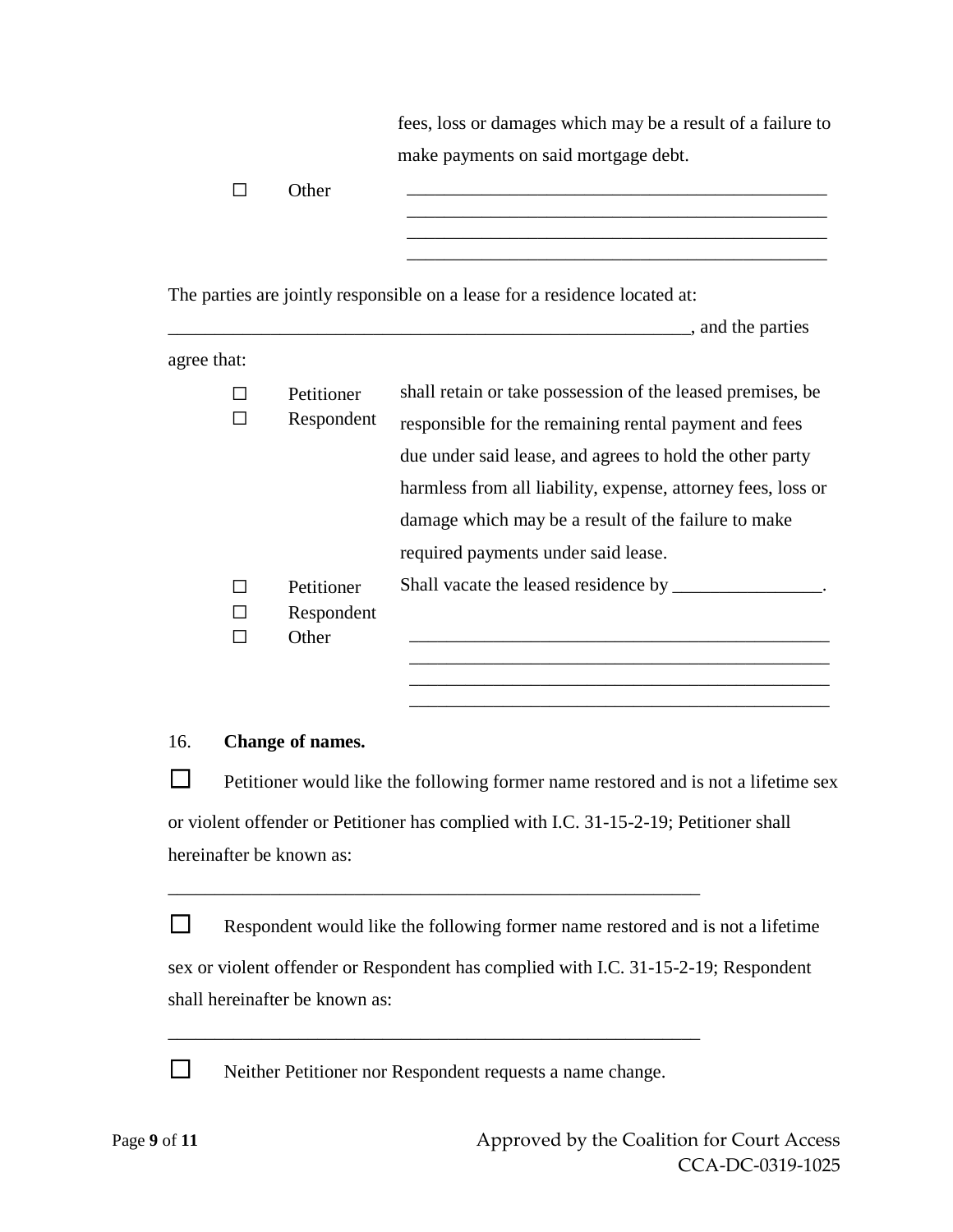17. The marriage has suffered an irretrievable breakdown and should be dissolved.

18. The parties mutually represent and acknowledge that the division of property and payment of debts is fair and equitable and each is satisfied with such division.

### **I affirm under penalties of perjury that the foregoing representations are true.**

| <u> 1980 - Johann Barbara, martin amerikan basar da</u>                                                      |  |
|--------------------------------------------------------------------------------------------------------------|--|
| Petitioner's signature                                                                                       |  |
| <b>STATE OF INDIANA</b>                                                                                      |  |
|                                                                                                              |  |
|                                                                                                              |  |
| County, State of Indiana, personally appeared ___________________________________                            |  |
| and being duly sworn upon his/her oath, says that the facts alleged in the foregoing instrument              |  |
| are true.                                                                                                    |  |
|                                                                                                              |  |
|                                                                                                              |  |
|                                                                                                              |  |
|                                                                                                              |  |
| I affirm under penalties of perjury that the foregoing representations are true.                             |  |
| Respondent's signature                                                                                       |  |
| <b>STATE OF INDIANA</b>                                                                                      |  |
|                                                                                                              |  |
|                                                                                                              |  |
| County, State of Indiana, personally appeared __________________________________                             |  |
| and being duly sworn upon his/her oath, says that the facts alleged in the foregoing instrument<br>are true. |  |
|                                                                                                              |  |
|                                                                                                              |  |
|                                                                                                              |  |